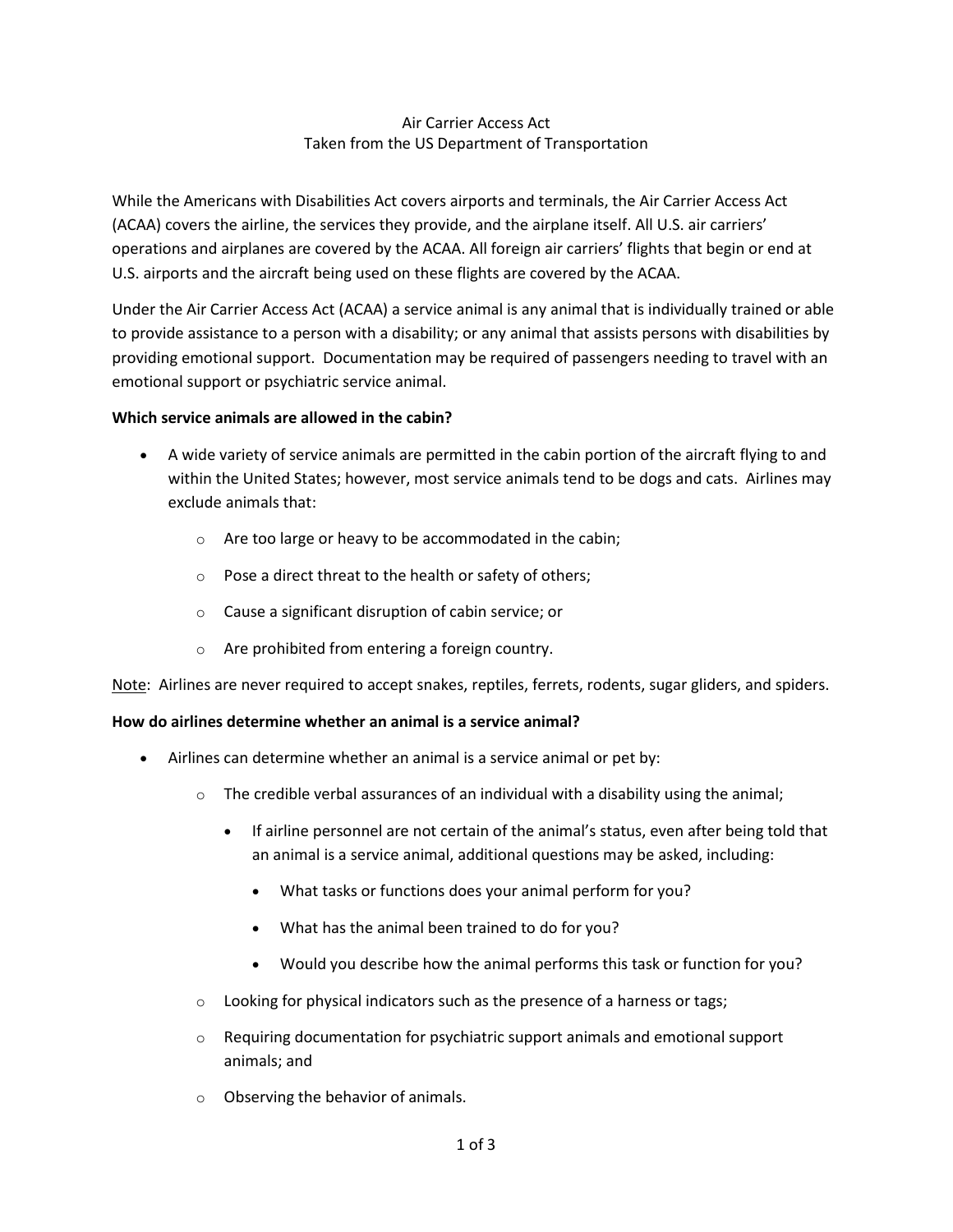• Emotional Support and Psychiatric Service Animals - Airlines can request specific documentation and/or 48-hours advanced notice for service animals that are emotional support animals and psychiatric service animals.

# **What kind of documentation can be required of persons travelling with emotional support animals and psychiatric service animals?**

- Airlines may require documentation that is not older than one year from the date of your scheduled initial flight that states:
	- $\circ$  You have a mental or emotional disability that is recognized in the Diagnostic and Statistical Manual of Mental Disorders (DSM);
	- $\circ$  You need your emotional support or psychiatric support animal as an accommodation for air travel and/or for activity at your destination;
	- $\circ$  The individual providing the assessment is a licensed mental health professional and the passenger is under his/her professional care; and
	- o The licensed health care professional's;
		- Date and type of professional license; and
		- Jurisdiction or state in which their license was issued.

### **Tips for Traveling with a Service Animal**

### **At the airport**

• If your animal needs to relieve itself, please ask an airport or airline professional for the location of the nearest service animal relief areas.

### **Onboard the aircraft**

- Your animal must be permitted to accompany you in the space under the seat in front of you.
- Certain small animals may be permitted to sit on your lap, if it can be done so safely.
- Your animal cannot block a space that must remain unobstructed for safety reasons (ex. an aisle or access to an emergency exit).
- An airline is not required to upgrade you to a different class of service to accommodate your animal.
- Airlines cannot refuse to allow your animal onboard because it makes other passengers or flight crew uncomfortable.
- Your animal must behave properly. An animal that engages in disruptive behavior (ex. barking or snarling, running around, and/or jumping onto other passengers, etc. without being provoked) will not be accepted as a service animal.